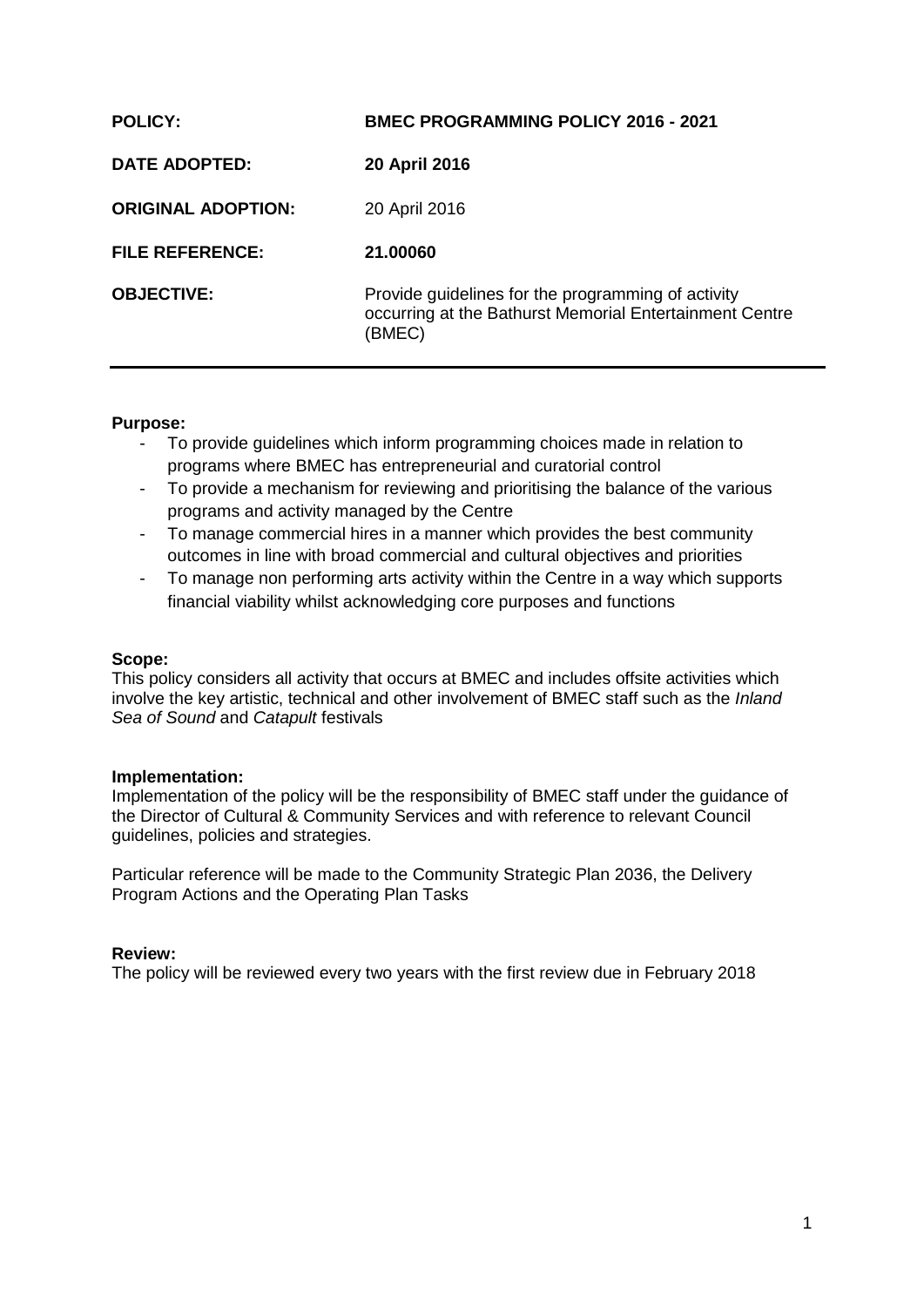# **BMEC Programming Policy:**

Activity currently managed by BMEC includes:

## **A range of programs curated and entrepreneured by BMEC**

- 1) The BMEC Annual Season incorporating drama, music, dance, circus & physical theatre and theatre for young people and families.
- 2) The BMEC Local Stages Program dedicated to local performing arts development with federal, state and local funding support
- 3) The Creative Learning Project and associated performances for young people and families – with professional development for teachers and active participation for young people
- 4) Festivals including
- The Inland Sea of Sound Festival featuring national, international and regional musicians plus regional food and beverages
- The Catapult Festival the national youth circus festival
- The Bathurst Writers' and Readers' Festival in association with the Sydney Writer's Festival Live and Local program
- 5) The Aboriginal Performing Arts Program dedicated to supporting autonomous local Aboriginal arts practice
- 6) The Regional Theatre project a two year association with the Australian Theatre for Young People and local artists to tell stories of being a young person in the Bathurst region.

## **Commercial and not for profit hirers of the venue**

- 7) Annually recurring local events including the Bathurst Eisteddfod, dance school end of year concerts and the Carillon Theatrical Society musicals
- 8) Commercial performing arts venue hires commercial producers hiring the venue
- 9) One off local performing arts hires events which happen once as opposed to recurring each year
- 10) Local and non-local, non performing arts hires including social events, trade shows, conferences and wedding receptions

## **1) BMEC Annual Season Policy**

- Artistic quality should be of paramount importance
- To cater for diverse community interests the Season should include approximately fourteen events consisting of:
- Approximately four works of drama spanning classical theatre, contemporary and Avant Gard theatre, Australian theatre, Aboriginal and Torres Strait Islander theatre and the best drama from overseas
- Approximately four musical presentations spanning classical, contemporary, opera, cabaret, world music, a capella / choral, and daylight / morning melodies
- Approximately two dance / ballet events
- One to two cabaret events
- One or two circus & physical theatre events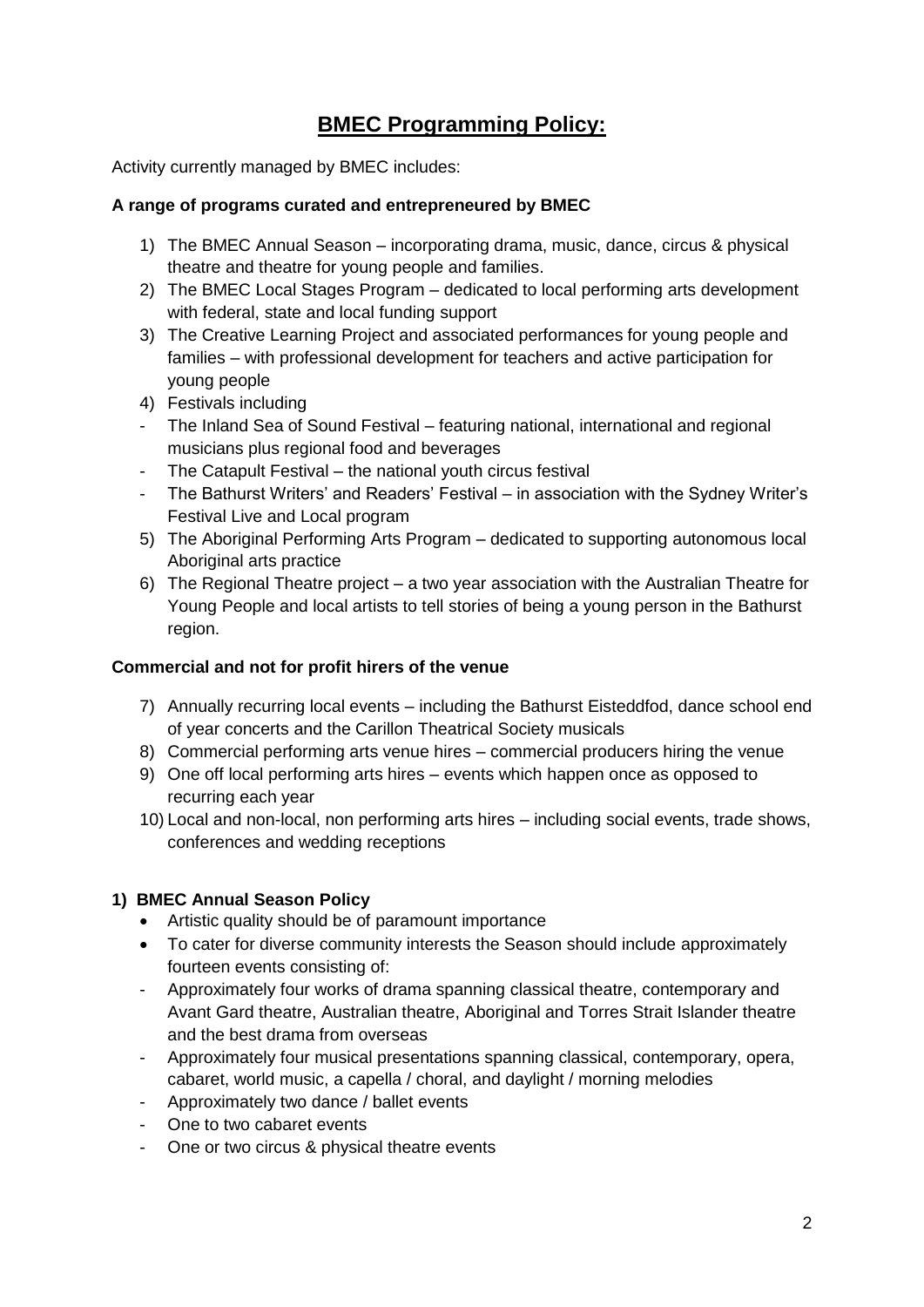- Two or three productions for young people and families, where possible with reference to the Creative Learning Project
- Consideration of cultural diversity and accessible arts should be included
- Access to active community engagement and participation associated with the Season, curated locally, should inform programming choices

## **2) The BMEC Local Stages Program Policy**

- Activity should be programmed which: enhances performing arts skill development; supports the creation of original, contemporary, theatre, dance and physical theatre; and connects local performing arts practice regionally, nationally and internationally
- To adequately program local performing arts activity there should be an allocation of seven to eleven weeks of dedicated venue access
- There should be in house commissioning / directing / producing of at least one project per year to maintain an artistic identity and to enhance brand and profile

## **3) The Creative Learning Project and associated performances for young people and families Policy**

- Program two to three works per year within the Annual Season with a focus on associated professional development for teachers, participatory activity for young people and collaboration with CSU, Mitchell Conservatorium and other partners

## **4) Festivals Policy**

- Each Festival should have its own programming policy
- Opportunities for artistic dialogue with attendees, which can develop over a long period of time, should be encouraged.
- Opportunities to showcase performers from the region alongside excellent national and international artists should be an essential element of programming.
- Festival programming should be designed to develop a sense of ownership for the local population and to attract visitors to the region.

# **5) The Aboriginal Performing Arts Program Policy**

- Any work programmed should be selected in consultation and cooperation with the Aboriginal Community, primarily via Aboriginal Elders.
- The aim of programming should be to assist Aboriginal cultural awareness and autonomy and to assist the local Aboriginal community to make productive national and international cultural connections.

# **6) The Regional Theatre project Policy**

- Opportunities to collaborate with leading regional, national and international partners should be fostered as resources permit
- In house commissioning / directing / producing which offers the opportunity to develop a BMEC identity for creation beyond simply presenting existing work should be fostered.
- The employment of local artists should be a prerequisite
- Opportunities should be pursued to engage with the adolescent population of the region, to enhance their skill development and to tell their stories.

#### **With activity which is not curated by BMEC, where BMEC is basically a venue manager, there is less programming control but some programming considerations are still involved**